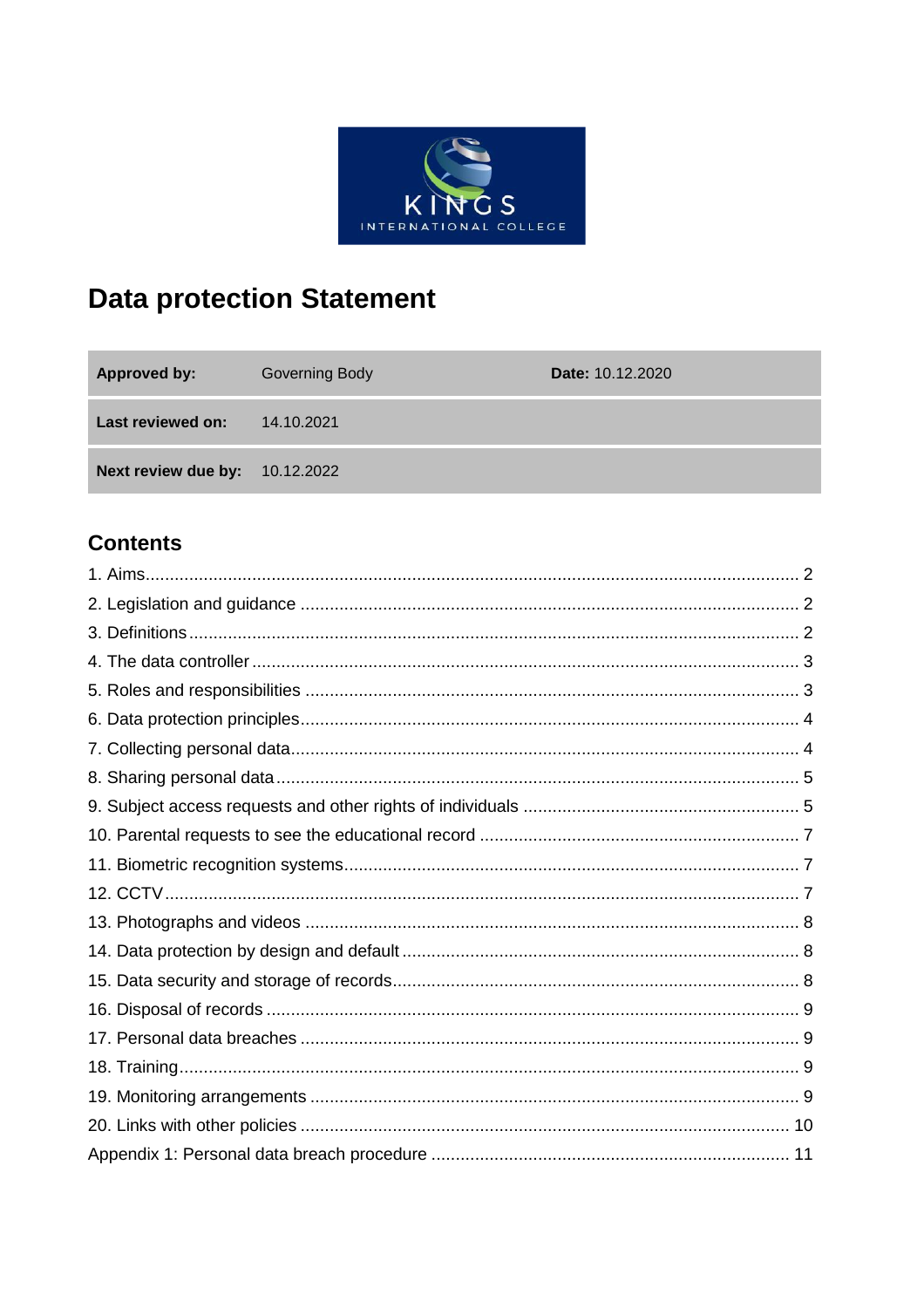# **1. Aims**

Our school aims to ensure that all personal data collected about staff, pupils, parents, governors, visitors and other individuals is collected, stored and processed in accordance with the [General Data Protection](http://data.consilium.europa.eu/doc/document/ST-5419-2016-INIT/en/pdf)  [Regulation \(GDPR\)](http://data.consilium.europa.eu/doc/document/ST-5419-2016-INIT/en/pdf) and the expected provisions of the Data Protection Act 2018 (DPA 2018) as set out in the [Data Protection Bill.](https://publications.parliament.uk/pa/bills/cbill/2017-2019/0153/18153.pdf)

This policy applies to all personal data, regardless of whether it is in paper or electronic format.

# **2. Legislation and guidance**

This policy meets the requirements of the GDPR and the expected provisions of the DPA 2018. It is based on guidance published by the Information Commissioner's Office (ICO) on the [GDPR](https://ico.org.uk/for-organisations/guide-to-the-general-data-protection-regulation-gdpr/individual-rights/right-to-be-informed/) and the ICO's code of [practice for subject access requests.](https://ico.org.uk/media/for-organisations/documents/2014223/subject-access-code-of-practice.pdf)

It meets the requirements of the **Protection of Freedoms Act 2012** when referring to our use of biometric data.

It also reflects the ICO's [code of practice](https://ico.org.uk/media/for-organisations/documents/1542/cctv-code-of-practice.pdf) for the use of surveillance cameras and personal information.

In addition, this policy complies with regulation 5 of the [Education \(Pupil Information\) \(England\) Regulations](http://www.legislation.gov.uk/uksi/2005/1437/regulation/5/made)  [2005,](http://www.legislation.gov.uk/uksi/2005/1437/regulation/5/made) which gives parents the right of access to their child's educational record.

| <b>Term</b>                         | <b>Definition</b>                                                                                                                                                                                                                                                                                                                                                                                                                                                                                               |
|-------------------------------------|-----------------------------------------------------------------------------------------------------------------------------------------------------------------------------------------------------------------------------------------------------------------------------------------------------------------------------------------------------------------------------------------------------------------------------------------------------------------------------------------------------------------|
| <b>Personal data</b>                | Any information relating to an identified, or<br>identifiable, individual.<br>This may include the individual's:<br>Name (including initials)<br>Identification number<br>Location data<br>Online identifier, such as a username<br>It may also include factors specific to the<br>individual's physical, physiological, genetic,<br>mental, economic, cultural or social identity.                                                                                                                             |
| Special categories of personal data | Personal data which is more sensitive and so<br>needs more protection, including information<br>about an individual's:<br>Racial or ethnic origin<br>$\bullet$<br>Political opinions<br>$\bullet$<br>Religious or philosophical beliefs<br>$\bullet$<br>Trade union membership<br>$\bullet$<br>Genetics<br>$\bullet$<br>Biometrics (such as fingerprints, retina<br>$\bullet$<br>and iris patterns), where used for<br>identification purposes<br>Health - physical or mental<br>Sex life or sexual orientation |

# **3. Definitions**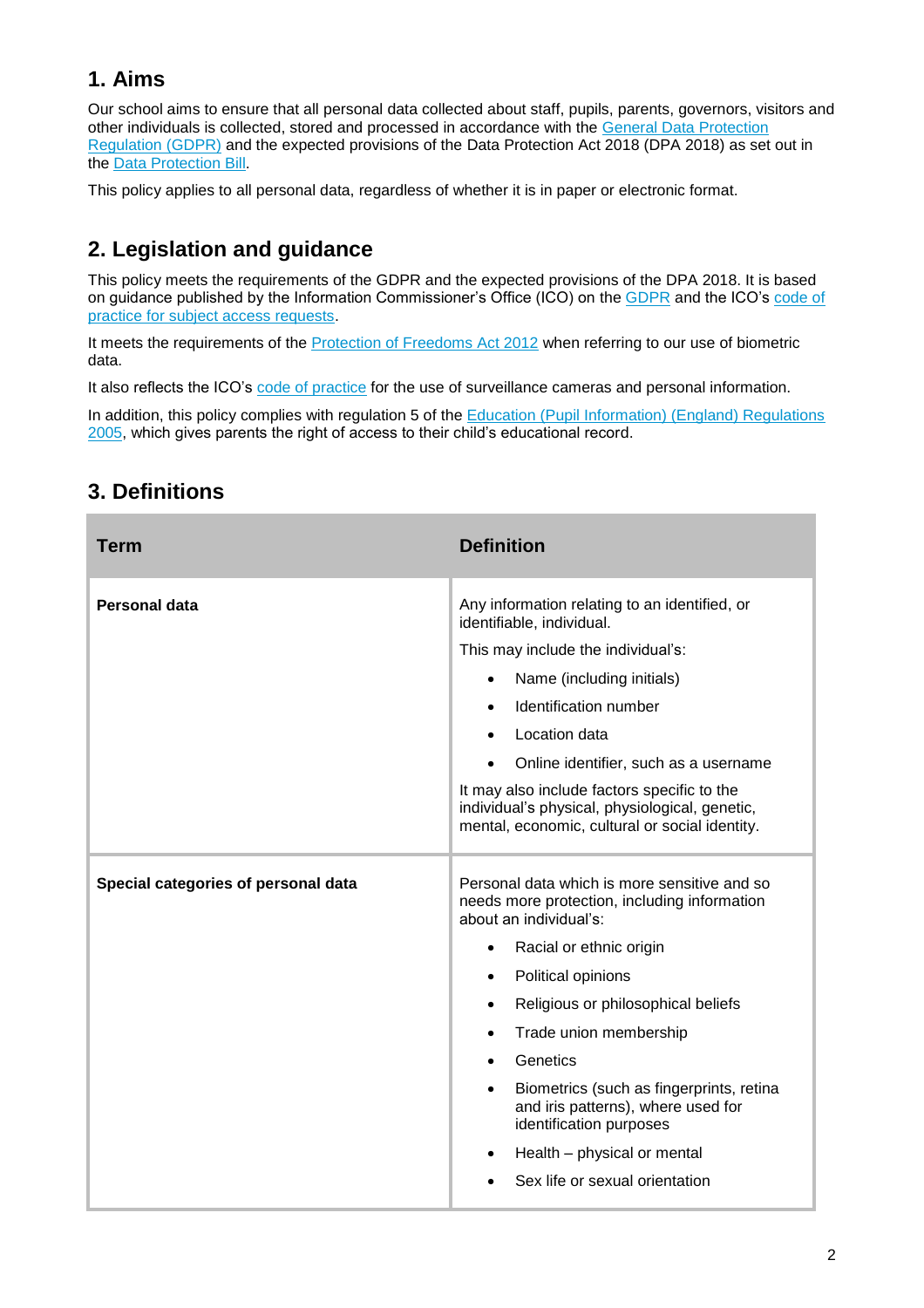| <b>Processing</b>    | Anything done to personal data, such as<br>collecting, recording, organising, structuring,<br>storing, adapting, altering, retrieving, using,<br>disseminating, erasing or destroying.<br>Processing can be automated or manual. |
|----------------------|----------------------------------------------------------------------------------------------------------------------------------------------------------------------------------------------------------------------------------|
| Data subject         | The identified or identifiable individual whose<br>personal data is held or processed.                                                                                                                                           |
| Data controller      | A person or organisation that determines the<br>purposes and the means of processing of<br>personal data.                                                                                                                        |
| Data processor       | A person or other body, other than an employee<br>of the data controller, who processes personal<br>data on behalf of the data controller.                                                                                       |
| Personal data breach | A breach of security leading to the accidental or<br>unlawful destruction, loss, alteration, unauthorised<br>disclosure of, or access to personal data.                                                                          |

### **4. The data controller**

Our school processes personal data relating to parents, pupils, staff, governors, visitors and others, and therefore is a data controller.

The school is registered as a data controller with the ICO and will renew this registration annually or as otherwise legally required.

### **5. Roles and responsibilities**

This policy applies to **all staff** employed by our school, and to external organisations or individuals working on our behalf. Staff who do not comply with this policy may face disciplinary action.

### **5.1 Governing board**

The governing board has overall responsibility for ensuring that our school complies with all relevant data protection obligations.

#### **5.2 Data protection officer**

The data protection officer (DPO) is responsible for overseeing the implementation of this policy, monitoring our compliance with data protection law, and developing related policies and guidelines where applicable.

They will provide an annual report of their activities directly to the governing board and, where relevant, report to the board their advice and recommendations on school data protection issues.

The DPO is also the first point of contact for individuals whose data the school processes, and for the ICO.

Full details of the DPO's responsibilities are set out in their job description.

Our DPO is Christabel Hayter and is contactable via dpo@kings-international.co.uk.

#### **5.3 Headteacher**

The headteacher acts as the representative of the data controller on a day-to-day basis.

#### **5.4 All staff**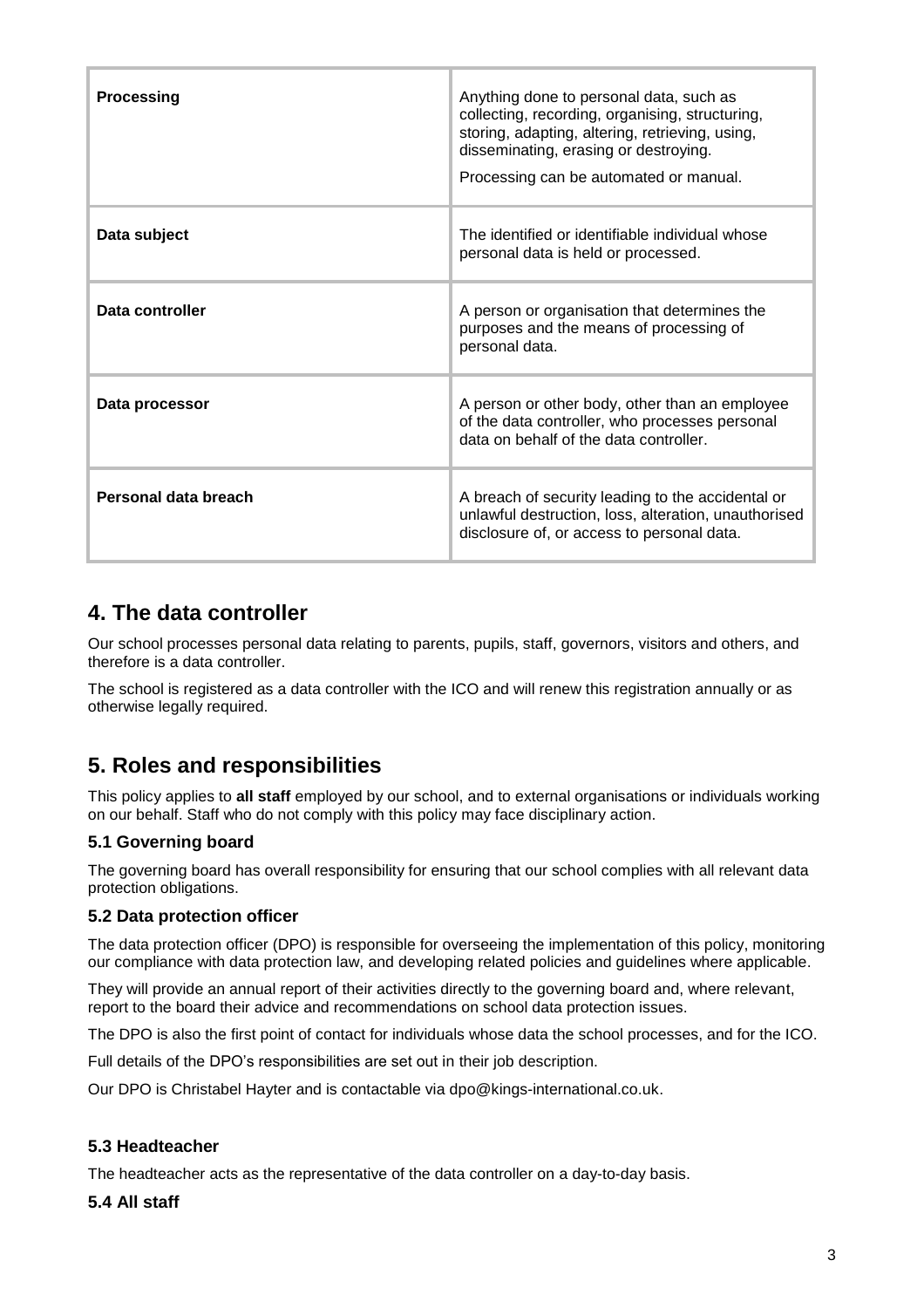Staff are responsible for:

- Collecting, storing and processing any personal data in accordance with this policy
- Informing the school of any changes to their personal data, such as a change of address
- Contacting the DPO in the following circumstances:
	- $\circ$  With any questions about the operation of this policy, data protection law, retaining personal data or keeping personal data secure
	- o If they have any concerns that this policy is not being followed
	- $\circ$  If they are unsure whether or not they have a lawful basis to use personal data in a particular way
	- $\circ$  If they need to rely on or capture consent, draft a privacy notice, deal with data protection rights invoked by an individual, or transfer personal data outside the European Economic Areaof the UK
	- o If there has been a data breach
	- $\circ$  Whenever they are engaging in a new activity that may affect the privacy rights of individuals
	- $\circ$  If they need help with any contracts or sharing personal data with third parties

### **6. Data protection principles**

The GDPR is based on data protection principles that our school must comply with.

The principles say that personal data must be:

- Processed lawfully, fairly and in a transparent manner
- Collected for specified, explicit and legitimate purposes
- Adequate, relevant and limited to what is necessary to fulfil the purposes for which it is processed
- Accurate and, where necessary, kept up to date
- Kept for no longer than is necessary for the purposes for which it is processed
- Processed in a way that ensures it is appropriately secure

This policy sets out how the school aims to comply with these principles.

### **7. Collecting personal data**

#### **7.1 Lawfulness, fairness and transparency**

We will only process personal data where we have one of 6 'lawful bases' (legal reasons) to do so under data protection law:

- The data needs to be processed so that the school can **fulfil a contract** with the individual, or the individual has asked the school to take specific steps before entering into a contract
- The data needs to be processed so that the school can **comply with a legal obligation**
- The data needs to be processed to ensure the **vital interests** of the individual e.g. to protect someone's life
- The data needs to be processed so that the school, as a public authority, can perform a task **in the public interest,** and carry out its official functions
- The data needs to be processed for the **legitimate interests** of the school or a third party (provided the individual's rights and freedoms are not overridden)
- The individual (or their parent/carer when appropriate in the case of a pupil) has freely given clear **consent**

For special categories of personal data, we will also meet one of the special category conditions for processing which are set out in the GDPR and Data Protection Act 2018.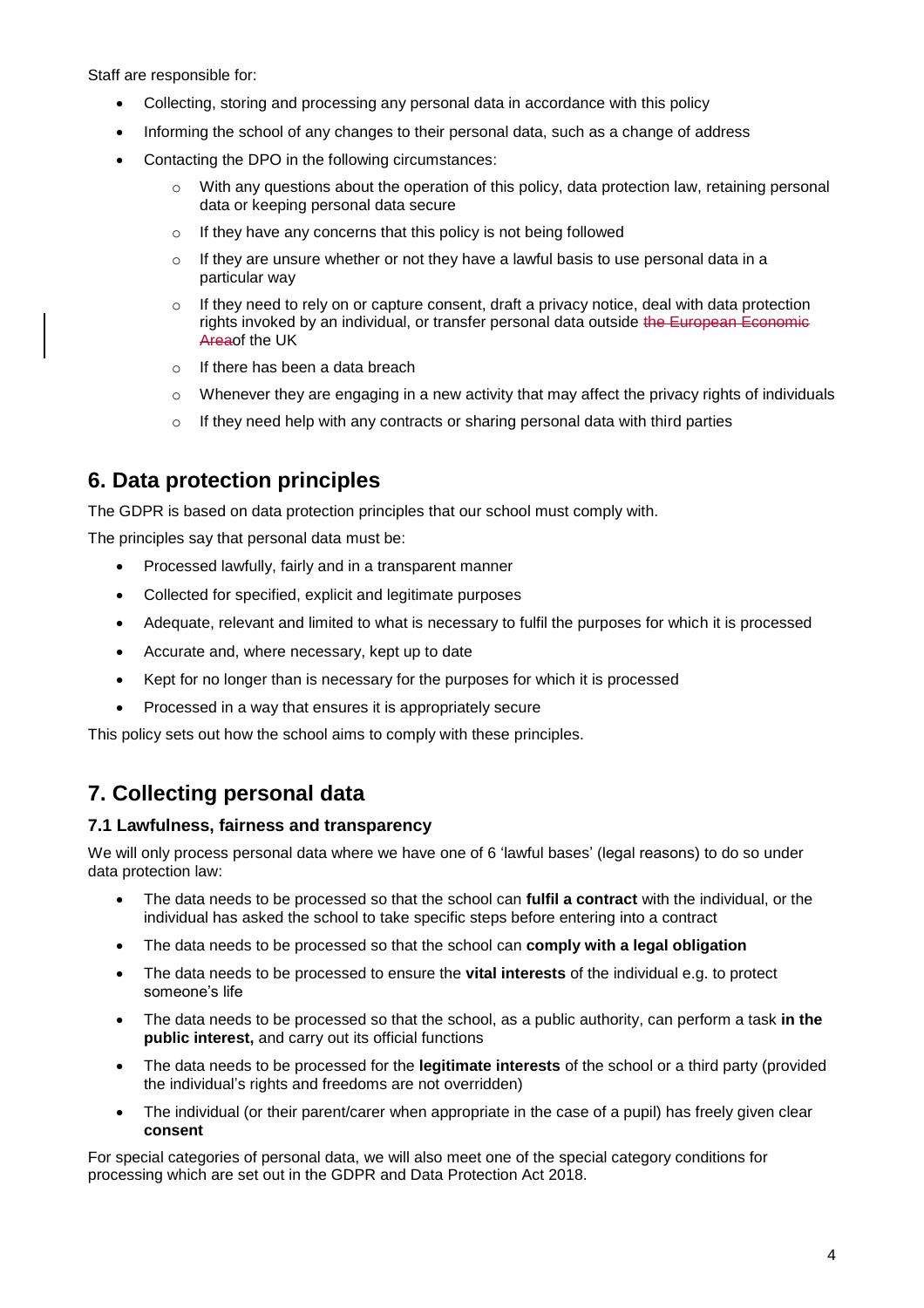Whenever we first collect personal data directly from individuals, we will provide them with the relevant information required by data protection law.

#### **7.2 Limitation, minimisation and accuracy**

We will only collect personal data for specified, explicit and legitimate reasons. We will explain these reasons to the individuals when we first collect their data.

If we want to use personal data for reasons other than those given when we first obtained it, we will inform the individuals concerned before we do so, and seek consent where necessary.

Staff must only process personal data where it is necessary in order to do their jobs.

When staff no longer need the personal data they hold, they must ensure it is deleted or anonymised. This will be done in accordance with the [Information and Records Management Society's toolkit for schools.](http://irms.org.uk/?page=schoolstoolkit&terms=%22toolkit+and+schools%22)

### **8. Sharing personal data**

We will not normally share personal data with anyone else, but may do so where:

- There is an issue with a pupil or parent/carer that puts the safety of our staff at risk
- We need to liaise with other agencies we will seek consent as necessary before doing this
- Our suppliers or contractors need data to enable us to provide services to our staff and pupils for example, IT companies. When doing this, we will:
	- $\circ$  Only appoint suppliers or contractors which can provide sufficient guarantees that they comply with data protection law
	- $\circ$  Establish a data sharing agreement with the supplier or contractor, either in the contract or as a standalone agreement, to ensure the fair and lawful processing of any personal data we share
	- $\circ$  Only share data that the supplier or contractor needs to carry out their service, and information necessary to keep them safe while working with us

We will also share personal data with law enforcement and government bodies where we are legally required to do so, including for:

- The prevention or detection of crime and/or fraud
- The apprehension or prosecution of offenders
- The assessment or collection of tax owed to HMRC
- In connection with legal proceedings
- Where the disclosure is required to satisfy our safeguarding obligations
- Research and statistical purposes, as long as personal data is sufficiently anonymised or consent has been provided
- To fulfill duties under the Public Health (Control of Disease) Act 1984 and the Health Protection (Notification) Regulations 2010

We may also share personal data with emergency services and local authorities to help them to respond to an emergency situation that affects any of our pupils or staff.

Where we transfer personal data to a country or territory outside the UKUK, we will do so in accordance with data protection law and in accordance with the UK GDPR's 'adequacy regulations'.

### **9. Subject access requests and other rights of individuals**

#### **9.1 Subject access requests**

Individuals have a right to make a 'subject access request' to gain access to personal information that the school holds about them. This includes: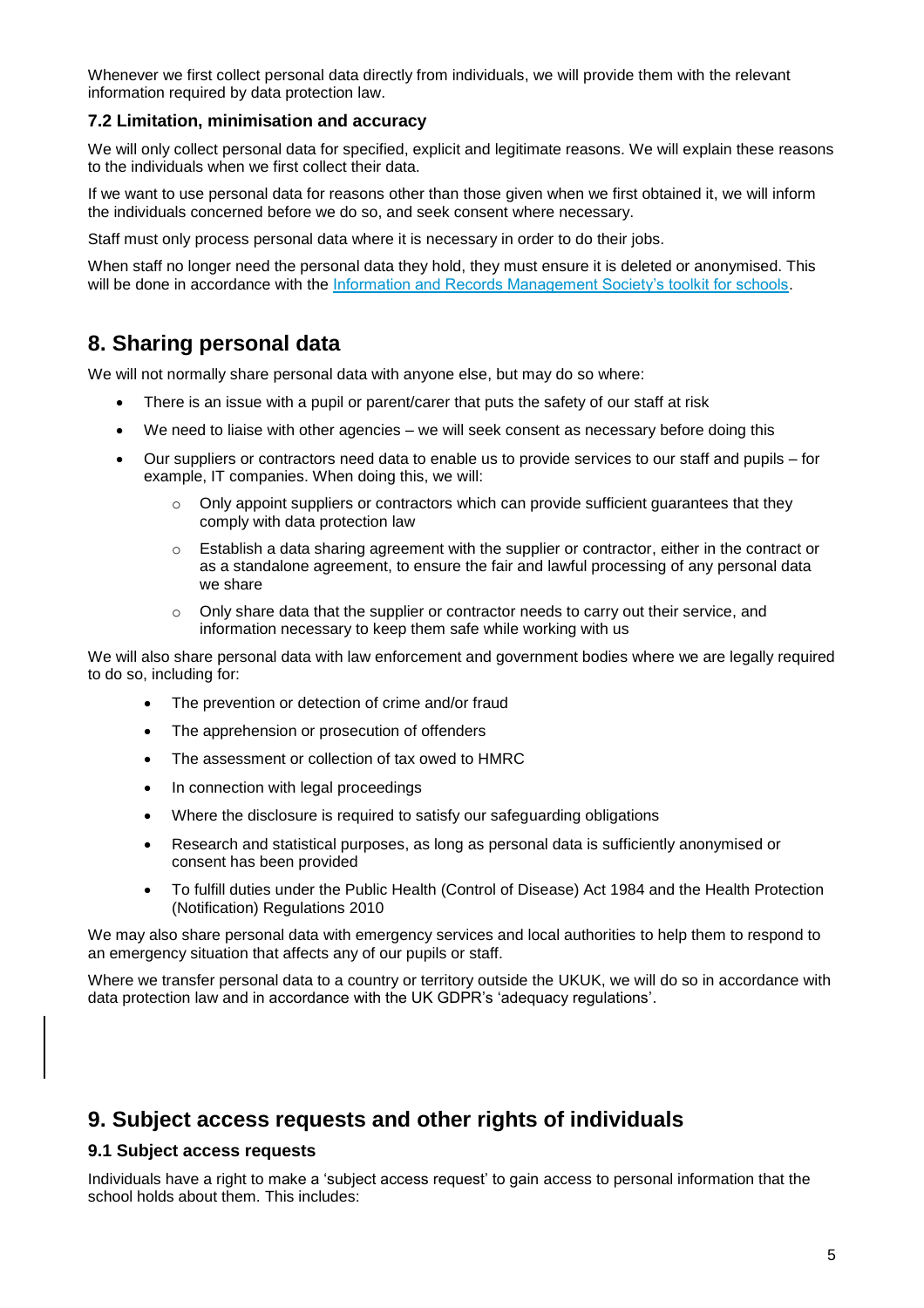- Confirmation that their personal data is being processed
- Access to a copy of the data
- The purposes of the data processing
- The categories of personal data concerned
- Who the data has been, or will be, shared with
- How long the data will be stored for, or if this isn't possible, the criteria used to determine this period
- The source of the data, if not the individual
- Whether any automated decision-making is being applied to their data, and what the significance and consequences of this might be for the individual

Subject access requests must be submitted in writing, either by letter, email or fax to the DPO. They should include:

- Name of individual
- Correspondence address
- Contact number and email address
- Details of the information requested

If staff receive a subject access request they must immediately forward it to the DPO.

#### **9.2 Children and subject access requests**

Personal data about a child belongs to that child, and not the child's parents or carers. For a parent or carer to make a subject access request with respect to their child, the child must either be unable to understand their rights and the implications of a subject access request, or have given their consent.

Children aged 12 and above are generally regarded to be mature enough to understand their rights and the implications of a subject access request. Therefore, most subject access requests from parents or carers of pupils at our school may not be granted without the express permission of the pupil. This is not a rule and a pupil's ability to understand their rights will always be judged on a case-by-case basis.

#### **9.3 Responding to subject access requests**

When responding to requests, we:

- May ask the individual to provide 2 forms of identification
- May contact the individual via phone to confirm the request was made
- Will respond without delay and within 1 month of receipt of the request
- Will provide the information free of charge
- May tell the individual we will comply within 3 months of receipt of the request, where a request is complex or numerous. We will inform the individual of this within 1 month, and explain why the extension is necessary

We will not disclose information if it:

- Might cause serious harm to the physical or mental health of the pupil or another individual
- Would reveal that the child is at risk of abuse, where the disclosure of that information would not be in the child's best interests
- Is contained in adoption or parental order records
- Is given to a court in proceedings concerning the child

If the request is unfounded or excessive, we may refuse to act on it, or charge a reasonable fee which takes into account administrative costs.

A request will be deemed to be unfounded or excessive if it is repetitive, or asks for further copies of the same information.

When we refuse a request, we will tell the individual why, and tell them they have the right to complain to the ICO.

#### **9.4 Other data protection rights of the individual**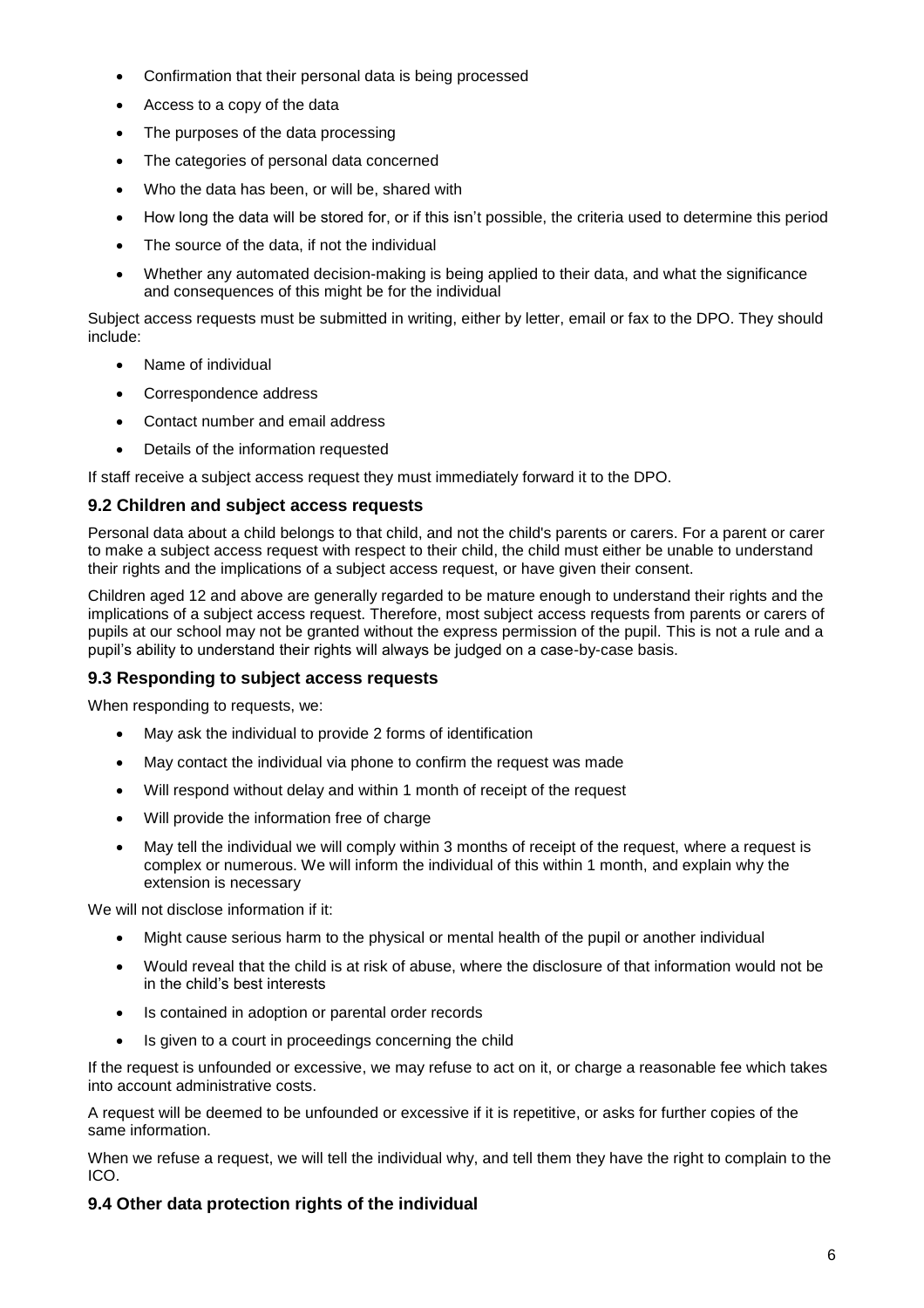In addition to the right to make a subject access request (see above), and to receive information when we are collecting their data about how we use and process it (see section 7), individuals also have the right to:

- Withdraw their consent to processing at any time
- Ask us to rectify, erase or restrict processing of their personal data, or object to the processing of it (in certain circumstances)
- Prevent use of their personal data for direct marketing
- Challenge processing which has been justified on the basis of public interest
- Request a copy of agreements under which their personal data is transferred outside of the adequacy regulations
- Object to decisions based solely on automated decision making or profiling (decisions taken with no human involvement, that might negatively affect them)
- Prevent processing that is likely to cause damage or distress
- Be notified of a data breach in certain circumstances
- Make a complaint to the ICO
- Ask for their personal data to be transferred to a third party in a structured, commonly used and machine-readable format (in certain circumstances)

Individuals should submit any request to exercise these rights to the DPO. If staff receive such a request, they must immediately forward it to the DPO.

### **10. Parental requests to see the educational record**

Parents, or those with parental responsibility, have a legal right to free access to their child's educational record (which includes most information about a pupil) within 15 school days of receipt of a written request.

### **11. Biometric recognition systems**

Where we use pupils' biometric data as part of an automated biometric recognition system (for example, pupils use finger prints to receive & pay for school dinners instead of paying with cash), we will comply with the requirements of the [Protection of Freedoms Act 2012.](https://www.legislation.gov.uk/ukpga/2012/9/section/26)

Parents/carers will be notified before any biometric recognition system is put in place or before their child first takes part in it. The school will get written consent from at least one parent or carer before we take any biometric data from their child and first process it.

Parents/carers and pupils have the right to choose not to use the school's biometric system(s). We will provide alternative means of accessing the relevant services for those pupils.

Parents/carers and pupils can object to participation in the school's biometric recognition system(s), or withdraw consent, at any time, and we will make sure that any relevant data already captured is deleted.

As required by law, if a pupil refuses to participate in, or continue to participate in, the processing of their biometric data, we will not process that data irrespective of any consent given by the pupil's parent(s)/carer(s).

Where staff members or other adults use the school's biometric system(s), we will also obtain their consent before they first take part in it, and provide alternative means of accessing the relevant service if they object. Staff and other adults can also withdraw consent at any time, and the school will delete any relevant data already captured.

### **12. CCTV**

We use CCTV in various locations around the school site to ensure it remains safe. We will adhere to the ICO's [code of practice](https://ico.org.uk/media/for-organisations/documents/1542/cctv-code-of-practice.pdf) for the use of CCTV.

We do not need to ask individuals' permission to use CCTV.

Any enquiries about the CCTV system should be directed to Leon Dyt, Site Manager.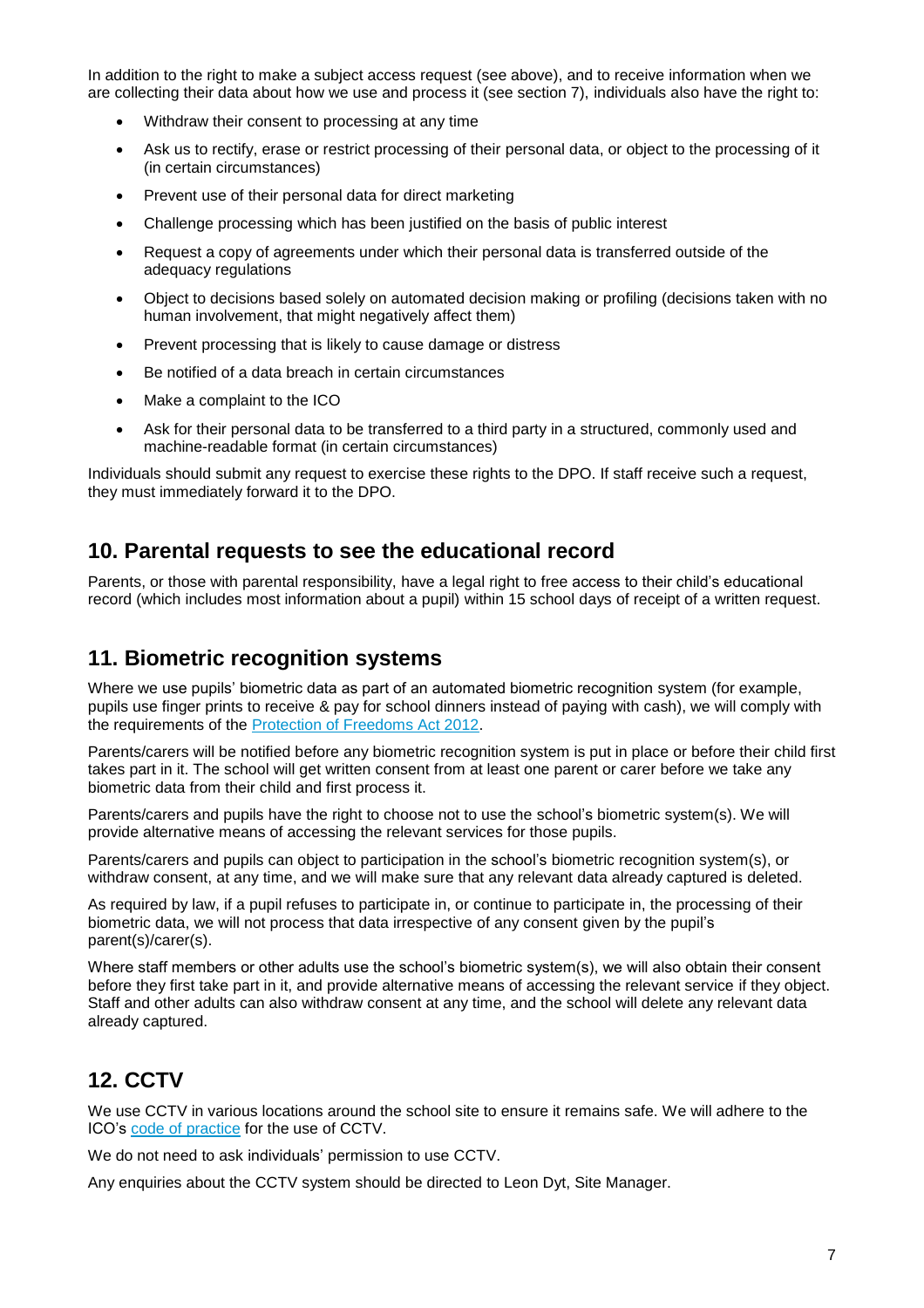## **13. Photographs and videos**

As part of our school activities, we may take photographs and record images of individuals within our school.

Photos will be taken of all visitors to site to assist with identification.

We will obtain written consent from parents/carers, for photographs and videos to be taken of pupils for communication, marketing and promotional materials.

Where we need parental consent, we will clearly explain how the photograph and/or video will be used to both the parent/carer and pupil. Where we don't need parental consent, we will clearly explain to the pupil how the photograph and/or video will be used.

Uses may include:

- Within school on notice boards and in school magazines, brochures, newsletters, etc.
- Outside of school by external agencies such as the school photographer, newspapers, campaigns
- Online on our school website or social media pages

Consent can be refused or withdrawn at any time. If consent is withdrawn, we will delete the photograph or video and not distribute it further.

When using photographs and videos in this way we will not accompany them with any other personal information about the child that would enable them to be identified.

See our Staff Behaviour Policy (Code of Conduct), E-Safety Policy and Child Protection and Safeguarding Policy for more information on our use of photographs and videos.

### **14. Data protection by design and default**

We will put measures in place to show that we have integrated data protection into all of our data processing activities, including:

- Appointing a suitably qualified DPO, and ensuring they have the necessary resources to fulfil their duties and maintain their expert knowledge
- Only processing personal data that is necessary for each specific purpose of processing, and always in line with the data protection principles set out in relevant data protection law (see section 6)
- Completing privacy impact assessments where the school's processing of personal data presents a high risk to rights and freedoms of individuals, and when introducing new technologies (the DPO will advise on this process)
- Integrating data protection into internal documents including this policy, any related policies and privacy notices
- Regularly training members of staff on data protection law, this policy, any related policies and any other data protection matters; we will also keep a record of attendance
- Regularly conducting reviews and audits to test our privacy measures and make sure we are compliant
- Maintaining records of our processing activities, including:
	- $\circ$  For the benefit of data subjects, making available the name and contact details of our school and DPO and all information we are required to share about how we use and process their personal data (via our privacy notices)
	- $\circ$  For all personal data that we hold, maintaining an internal record of the type of data, data subject, how and why we are using the data, any third-party recipients, how and why we are storing the data, retention periods and how we are keeping the data secure

### **15. Data security and storage of records**

We will protect personal data and keep it safe from unauthorised or unlawful access, alteration, processing or disclosure, and against accidental or unlawful loss, destruction or damage.

In particular: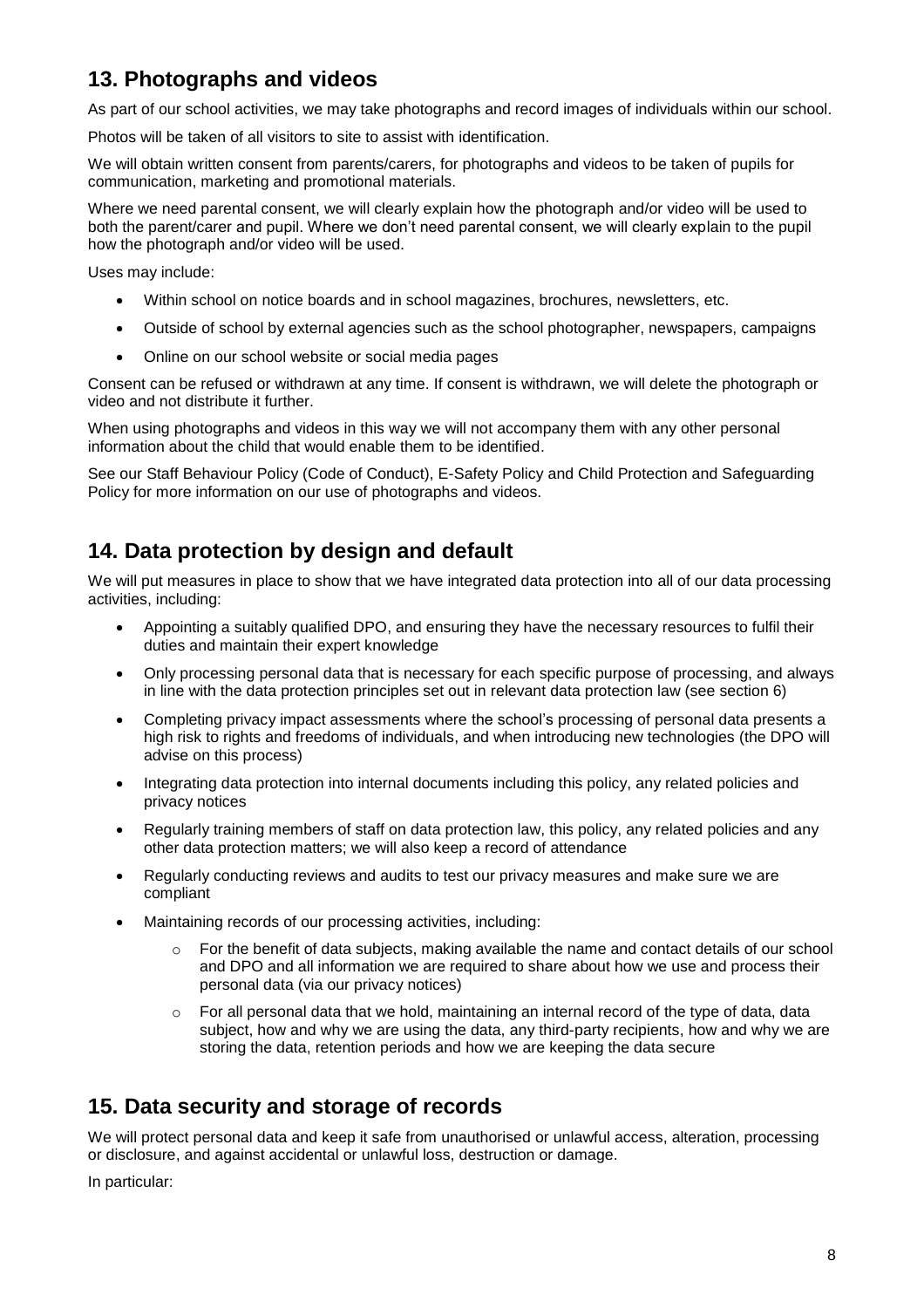- Paper-based records and portable electronic devices, such as laptops and hard drives that contain personal data are kept under lock and key when not in use
- Papers containing confidential personal data must not be left on office and classroom desks, on staffroom tables, pinned to notice/display boards, or left anywhere else where there is general access
- Passwords that are at least 8 characters long containing letters and numbers are used to access school computers, laptops and other electronic devices. Staff and pupils are reminded to change their passwords at regular intervals
- Encryption software is used to protect all portable devices and removable media, such as laptops and USB devices
- Staff, pupils or governors should not store personal information on their personal devices. The School can provide encrypted storage devises where data needs to be worked on outside of the schools network.
- Where we need to share personal data with a third party, we carry out due diligence and take reasonable steps to ensure it is stored securely and adequately protected (see section 8)

### **16. Disposal of records**

Personal data that is no longer needed will be disposed of securely. Personal data that has become inaccurate or out of date will also be disposed of securely, where we cannot or do not need to rectify or update it.

For example, we will shred or incinerate paper-based records, and overwrite or delete electronic files. We may also use a third party to safely dispose of records on the school's behalf. If we do so, we will require the third party to provide sufficient guarantees that it complies with data protection law.

### **17. Personal data breaches**

The school will make all reasonable endeavours to ensure that there are no personal data breaches.

In the unlikely event of a suspected data breach, we will follow the procedure set out in appendix 1.

When appropriate, we will report the data breach to the ICO within 72 hours. Such breaches in a school context may include, but are not limited to:

- A non-anonymised dataset being published on the school website which shows the exam results of pupils eligible for the pupil premium
- Safeguarding information being made available to an unauthorised person
- The theft of a school laptop containing non-encrypted personal data about pupils

### **18. Training**

All staff and governors are provided with data protection training as part of their induction process.

Data protection will also form part of continuing professional development, where changes to legislation, guidance or the school's processes make it necessary.

### **19. Monitoring arrangements**

The DPO is responsible for monitoring and reviewing this policy.

This policy will be reviewed and updated if necessary when the Data Protection Bill receives royal assent and becomes law (as the Data Protection Act 2018) – if any changes are made to the bill that affect our school's practice. Otherwise, or from then on, this policy will be reviewed **every 2 years** and shared with the full governing board.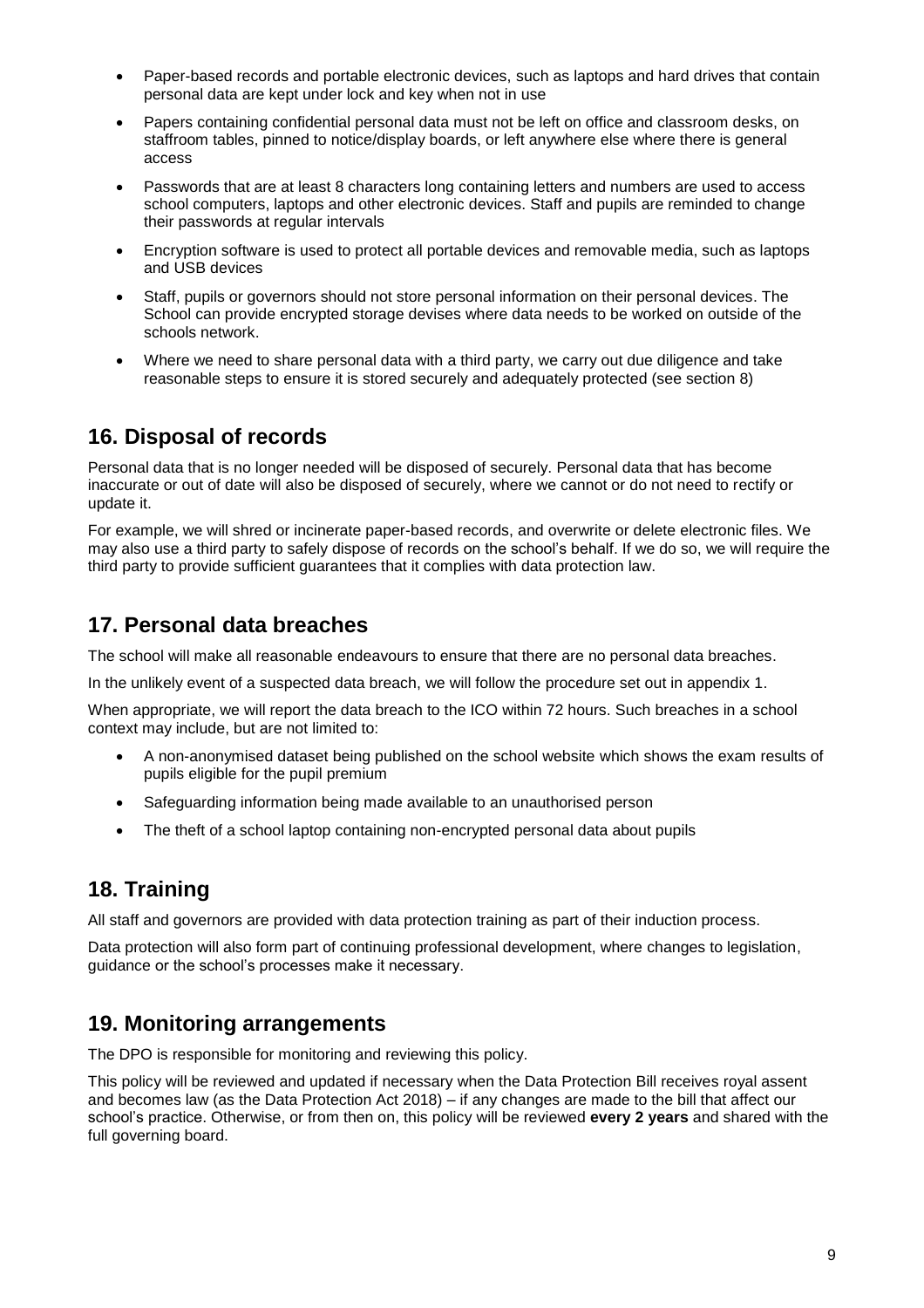## **20. Links with other policies**

This data protection policy is linked to our:

- Freedom of information publication scheme
- Child Protection & Safeguarding Policy
- Behaviour, including use of mobile phones
- Staff Behaviour Policy / Code of Conduct
- Whistleblowing
- Anti-bullying
- Health & Safety
- Disciplinary & Capability
- Attendance
- Curriculum
- PSHE
- Teaching and Learning
- Supporting Students with Medical Needs
- Drug & Alcohol
- Sex and Relationships Education
- E-Safety
- Recruitment and Selection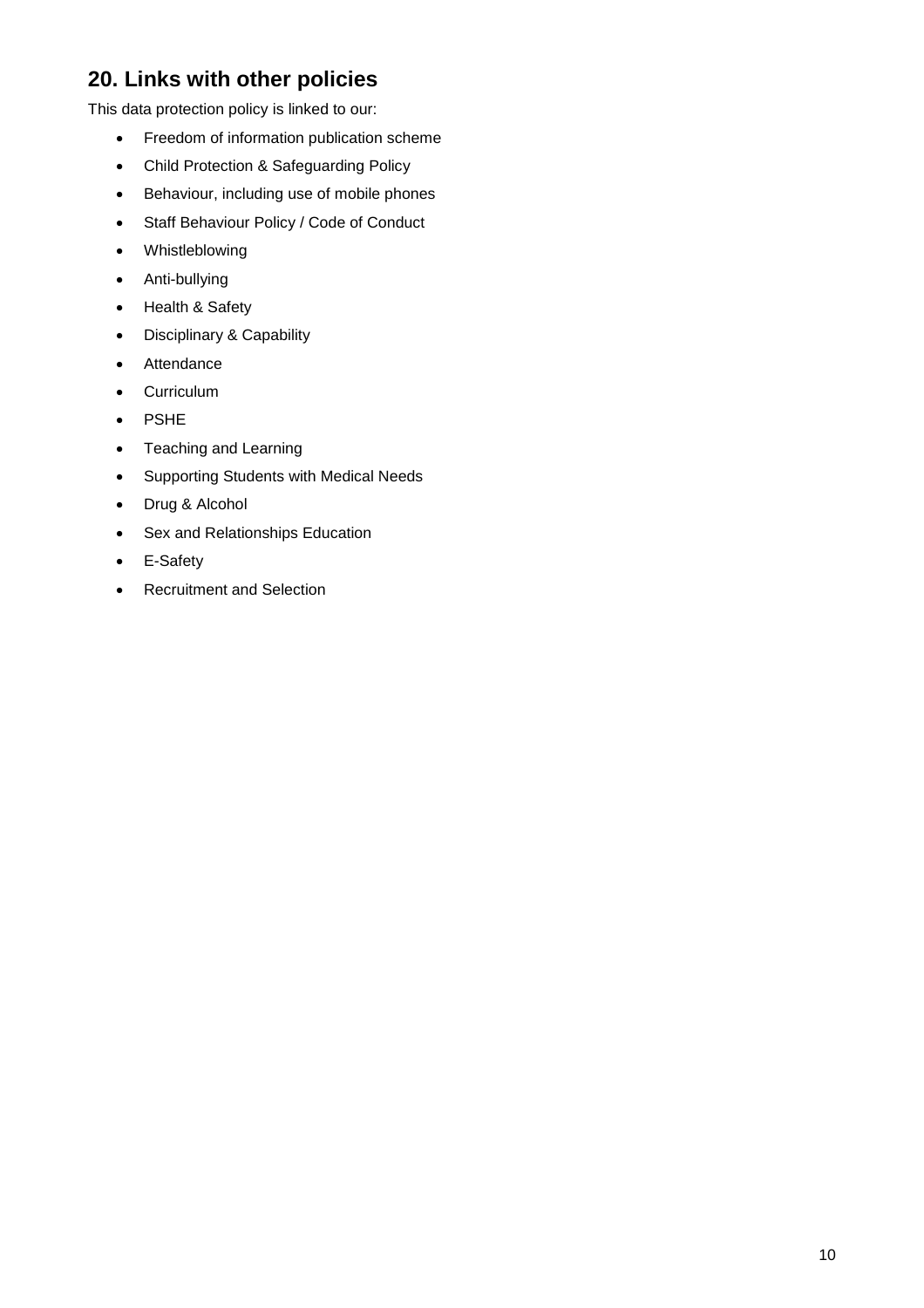### **Appendix 1: Personal data breach procedure**

This procedure is based on [guidance on personal data breaches](https://ico.org.uk/for-organisations/guide-to-the-general-data-protection-regulation-gdpr/personal-data-breaches/) produced by the ICO.

- On finding or causing a breach, or potential breach, the staff member or data processor must immediately notify the DPO
- The DPO will investigate the report, and determine whether a breach has occurred. To decide, the DPO will consider whether personal data has been accidentally or unlawfully:
	- o Lost
	- o Stolen
	- o Destroyed
	- o Altered
	- o Disclosed or made available where it should not have been
	- o Made available to unauthorised people
- The DPO will alert the headteacher and the chair of governors
- The DPO will make all reasonable efforts to contain and minimise the impact of the breach, assisted by relevant staff members or data processors where necessary. (Actions relevant to specific data types are set out at the end of this procedure)
- The DPO will assess the potential consequences, based on how serious they are, and how likely they are to happen
- The DPO will work out whether the breach must be reported to the ICO. This must be judged on a case-by-case basis. To decide, the DPO will consider whether the breach is likely to negatively affect people's rights and freedoms, and cause them any physical, material or non-material damage (e.g. emotional distress), including through:
	- o Loss of control over their data
	- o Discrimination
	- o Identify theft or fraud
	- o Financial loss
	- $\circ$  Unauthorised reversal of pseudonymisation (for example, key-coding)
	- o Damage to reputation
	- o Loss of confidentiality
	- o Any other significant economic or social disadvantage to the individual(s) concerned

If it's likely that there will be a risk to people's rights and freedoms, the DPO must notify the ICO.

- The DPO will document the decision (either way), in case it is challenged at a later date by the ICO or an individual affected by the breach. Documented decisions are stored on the school's computer system.
- Where the ICO must be notified, the DPO will do this via the ['report a breach' page of the ICO](https://ico.org.uk/for-organisations/report-a-breach/)  [website](https://ico.org.uk/for-organisations/report-a-breach/) within 72 hours. As required, the DPO will set out:
	- o A description of the nature of the personal data breach including, where possible:
		- **•** The categories and approximate number of individuals concerned
		- **•** The categories and approximate number of personal data records concerned
	- o The name and contact details of the DPO
	- o A description of the likely consequences of the personal data breach
	- $\circ$  A description of the measures that have been, or will be taken, to deal with the breach and mitigate any possible adverse effects on the individual(s) concerned